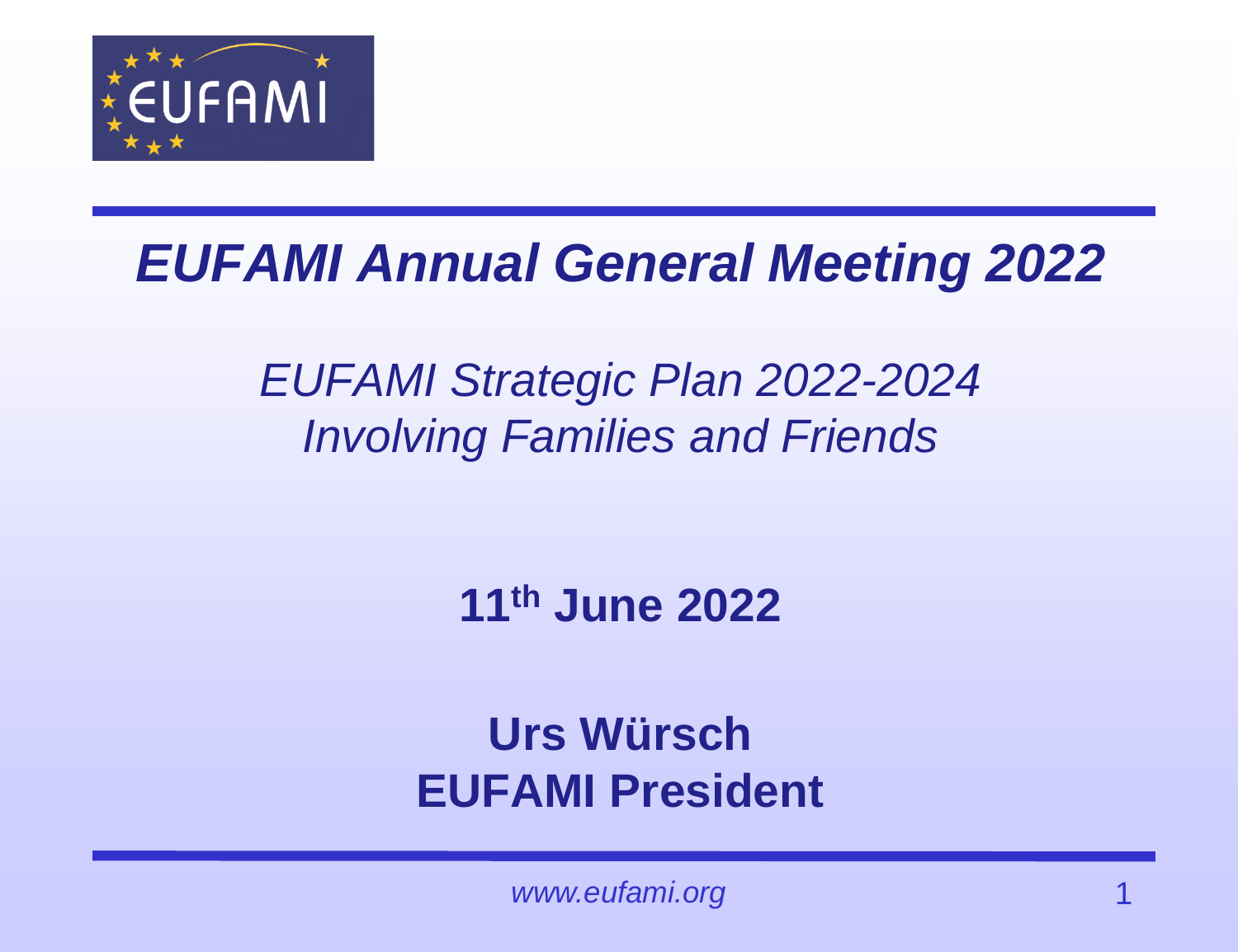

#### **Mission**

*EUFAMI's mission is to represent all family members of people affected by severe mental ill health at European level so that their rights and interests are recognised and protected.*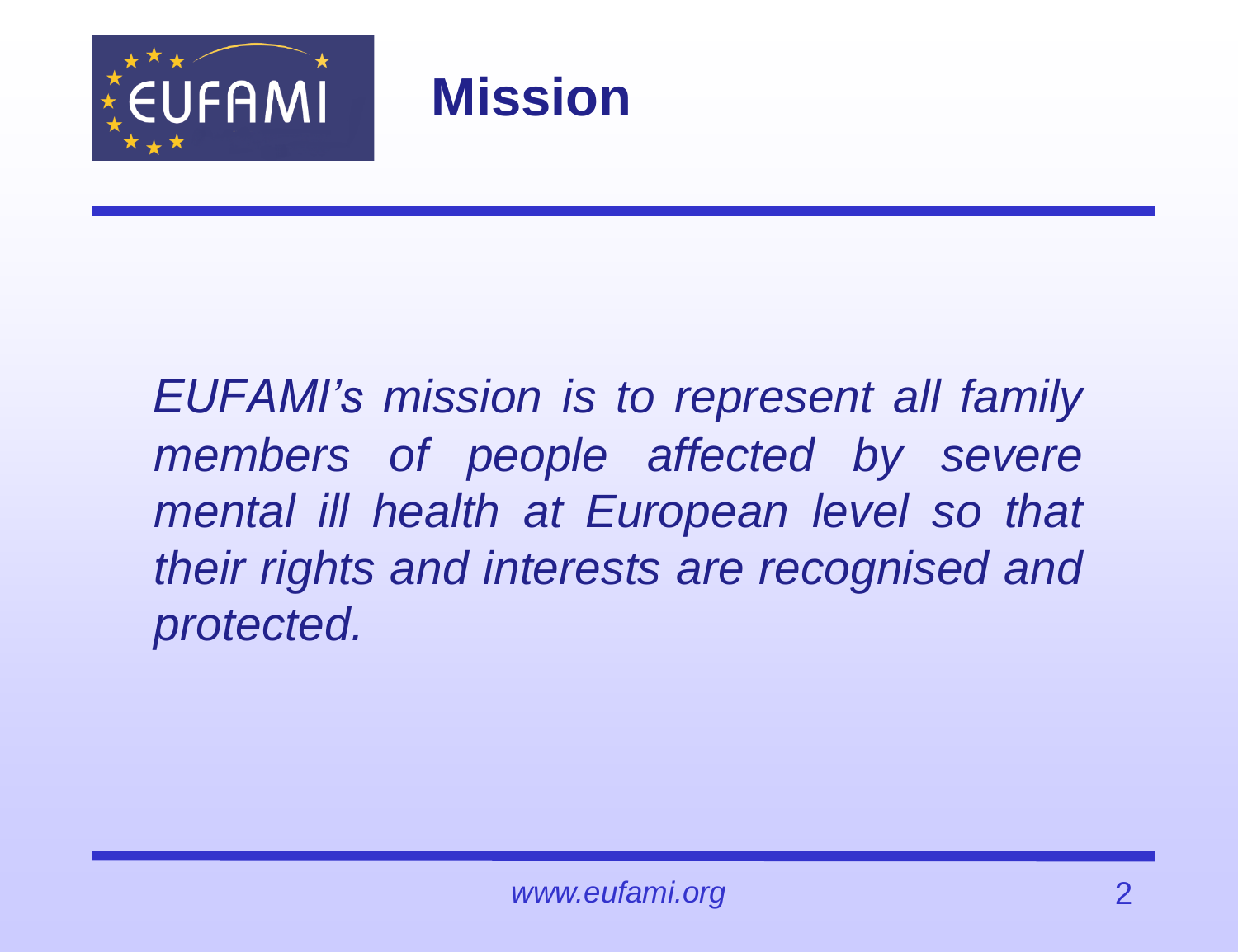



*EUFAMI's vision is that every person affected by mental ill health and their family members receives the understanding and support they need to participate in their community as they choose and to contribute in the social, economic and political rights of that community, without exclusion or discrimination.*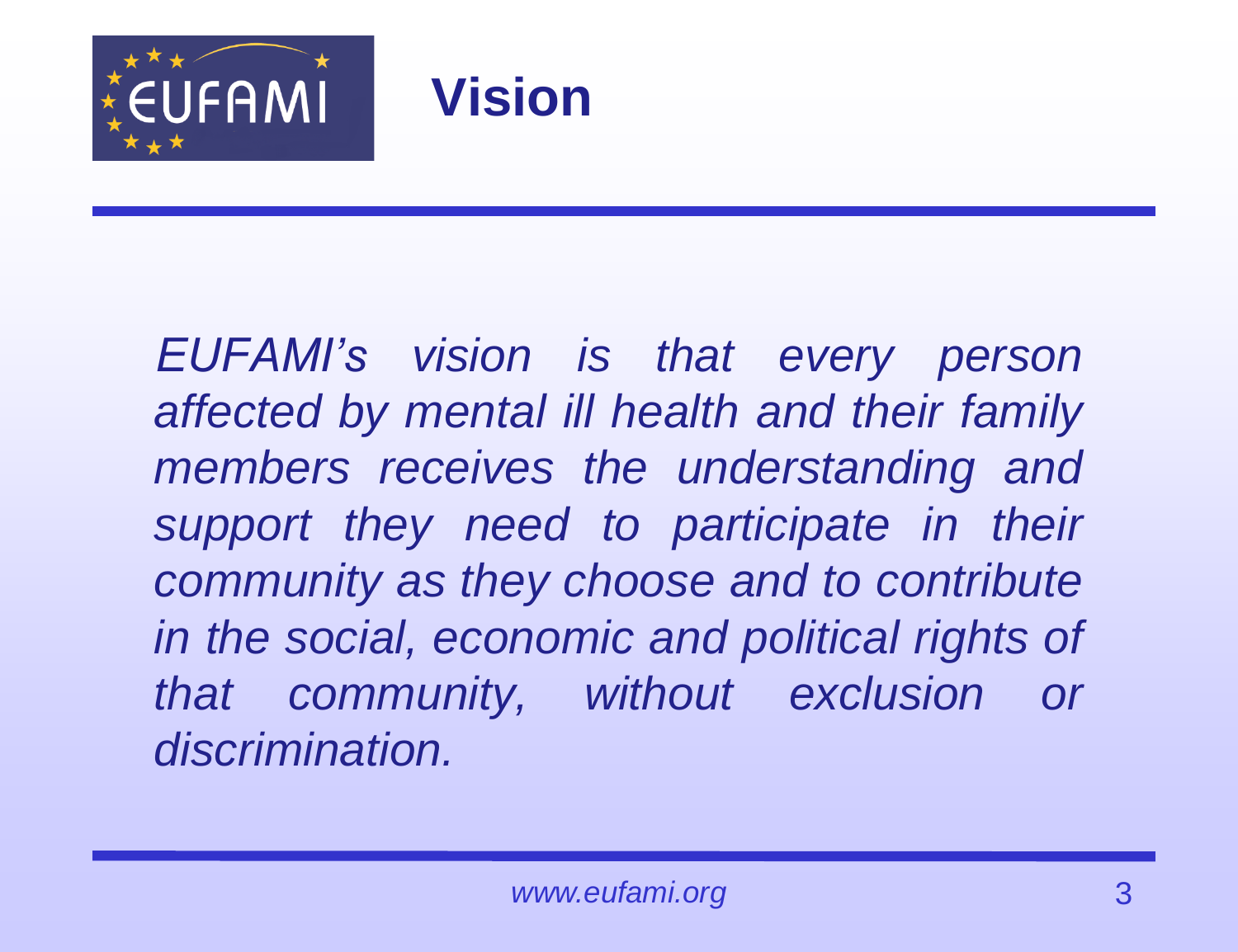

**Strategy 2022-2024**



*www.eufami.org* 4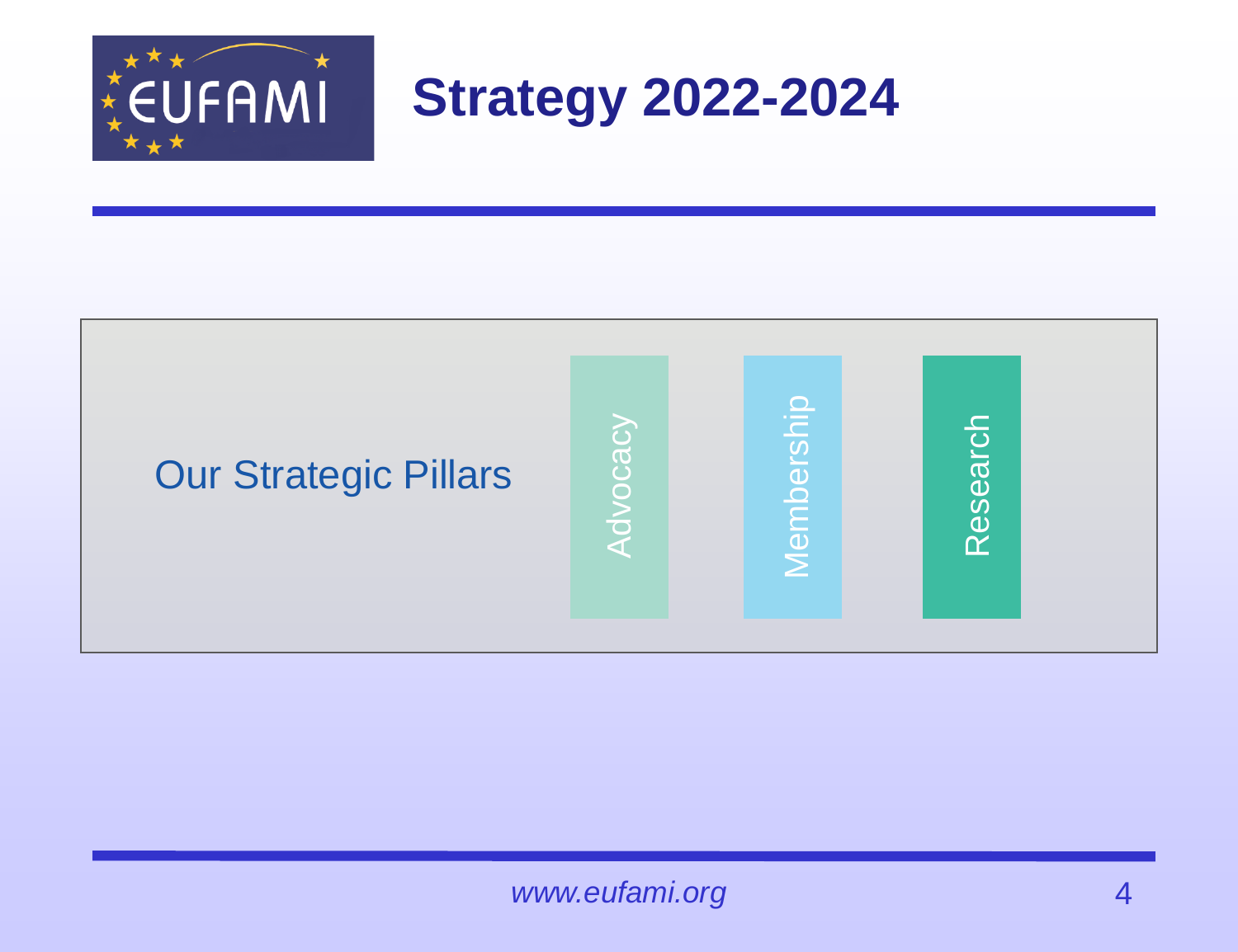

## **Strategy 2022-2024 (contd.)**

### **ADVOCACY**

EUFAMI will advocate at European level for families and carers affected by mental ill health, regardless of social, economic, cultural or ethnic differences, by:

- (i) Building closer networks and collaborations with European institutions, international statutory and not-for-profit mental health and professional organisations.
- (ii) Leading the fight against stigma and promoting the inclusion of families and carers.
- (iii) Upholding and safeguarding the human rights of families and carers.
- (iv) Promoting the involvement of families and carers in the development and provision of modern, effective mental health services based on multi-disciplinary interventions and recovery.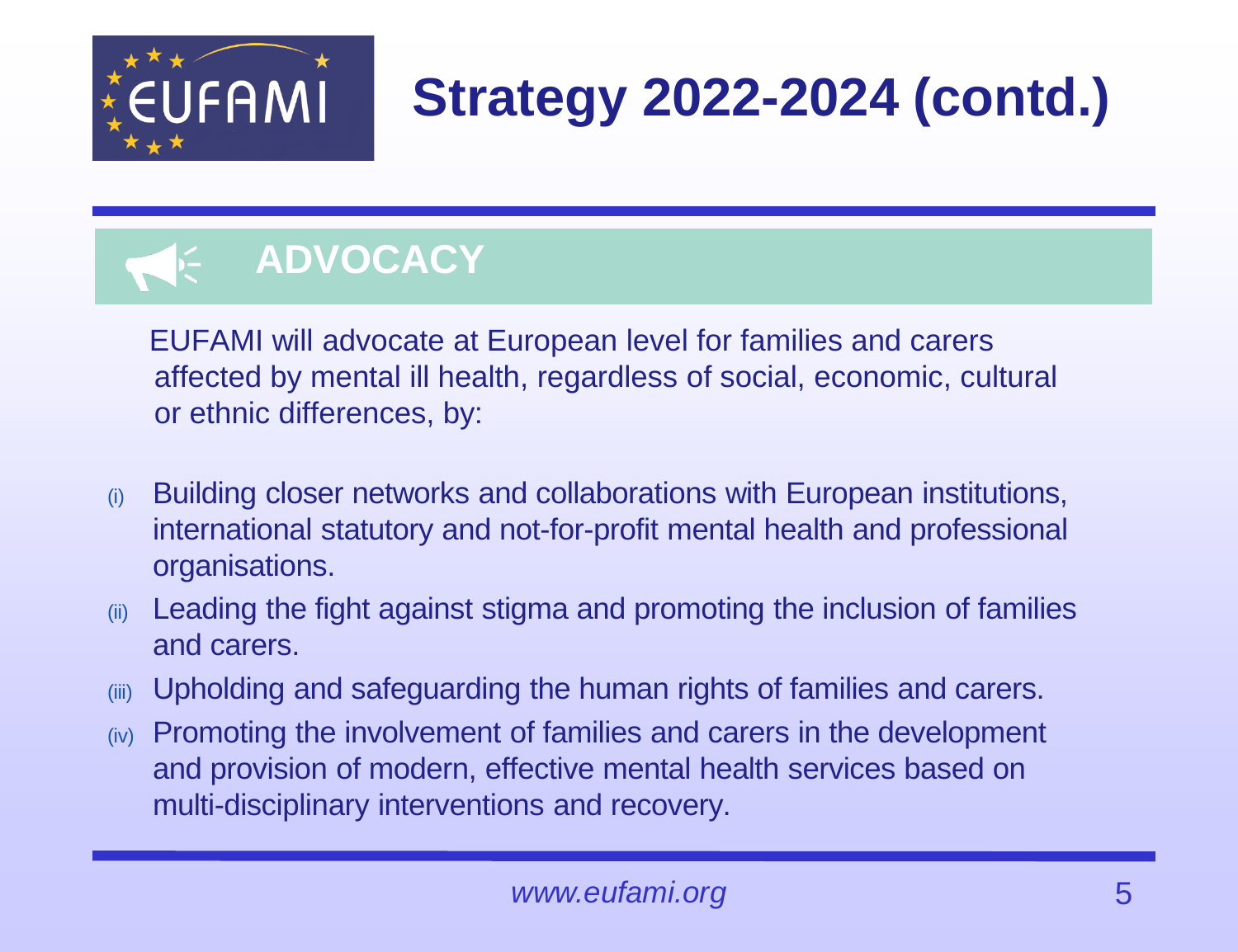

## **Strategy 2022-2024 (contd.)**



EUFAMI will connect and support EUFAMI membership more effectively by:

- (i) Supporting and enhancing two-way communication with its members.
- (ii) Encouraging and supporting the establishment of new family associations and strengthening those already in existence.
- (iii) Engaging in specific projects, which create and improve capacity of national member organisations.
- (iv) Strengthening and diversifying its financial and human resources and working more closely with like-minded organisations and other partners, to become an alliance-based organisation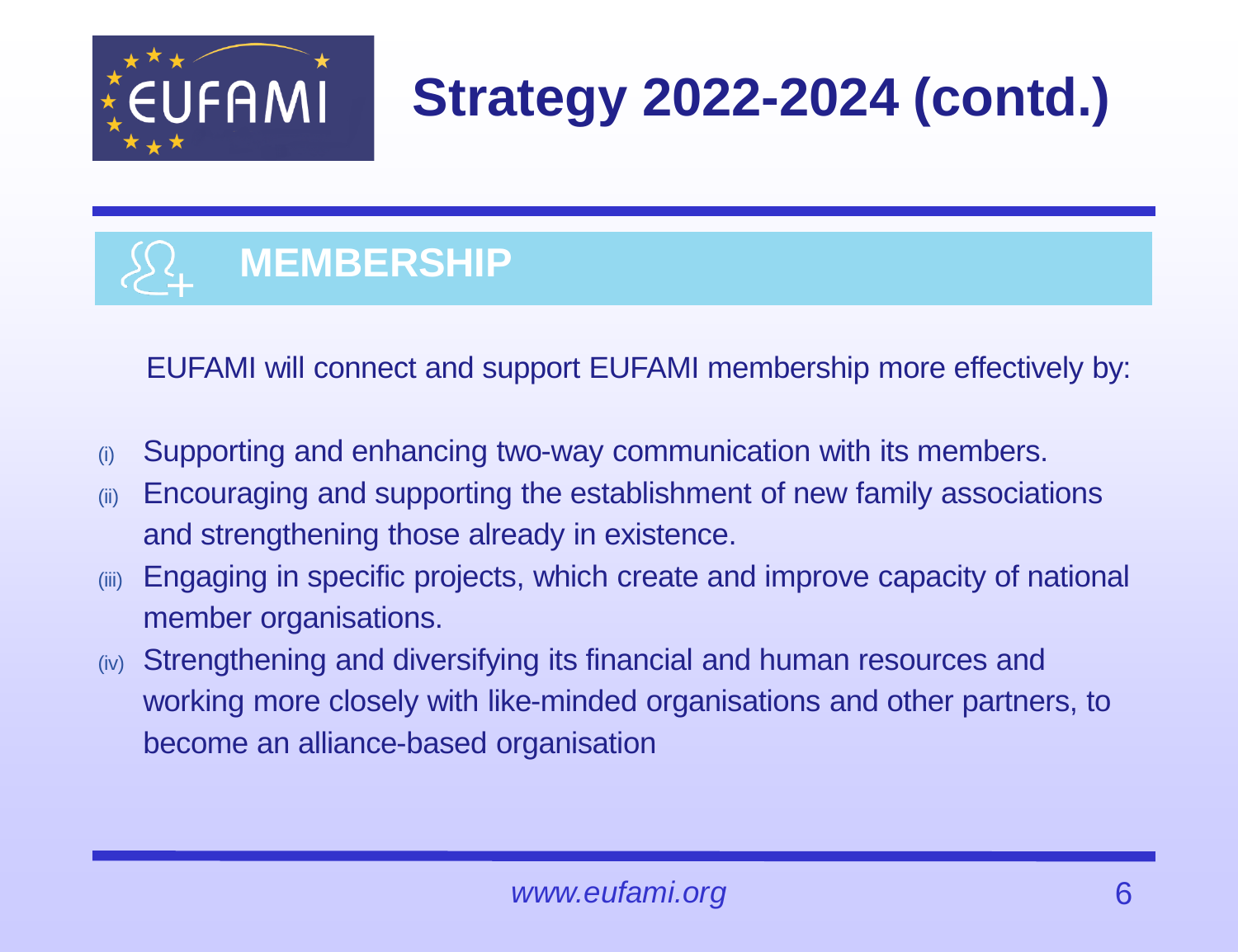

# **Strategy 2022-2024 (contd.)**



EUFAMI will ensure the participation of families and carers is heard in research by:

- (i) Supporting and promoting family-focused research and collaboration with relevant stakeholders, including EUFAMI member associations.
- (ii) Actively supporting family focused research projects of other organisations.
- (iii) Using the most beneficial methods determined through research to support family members.
- (iv) Sharing research outcomes with member organisations, the media and the wider public.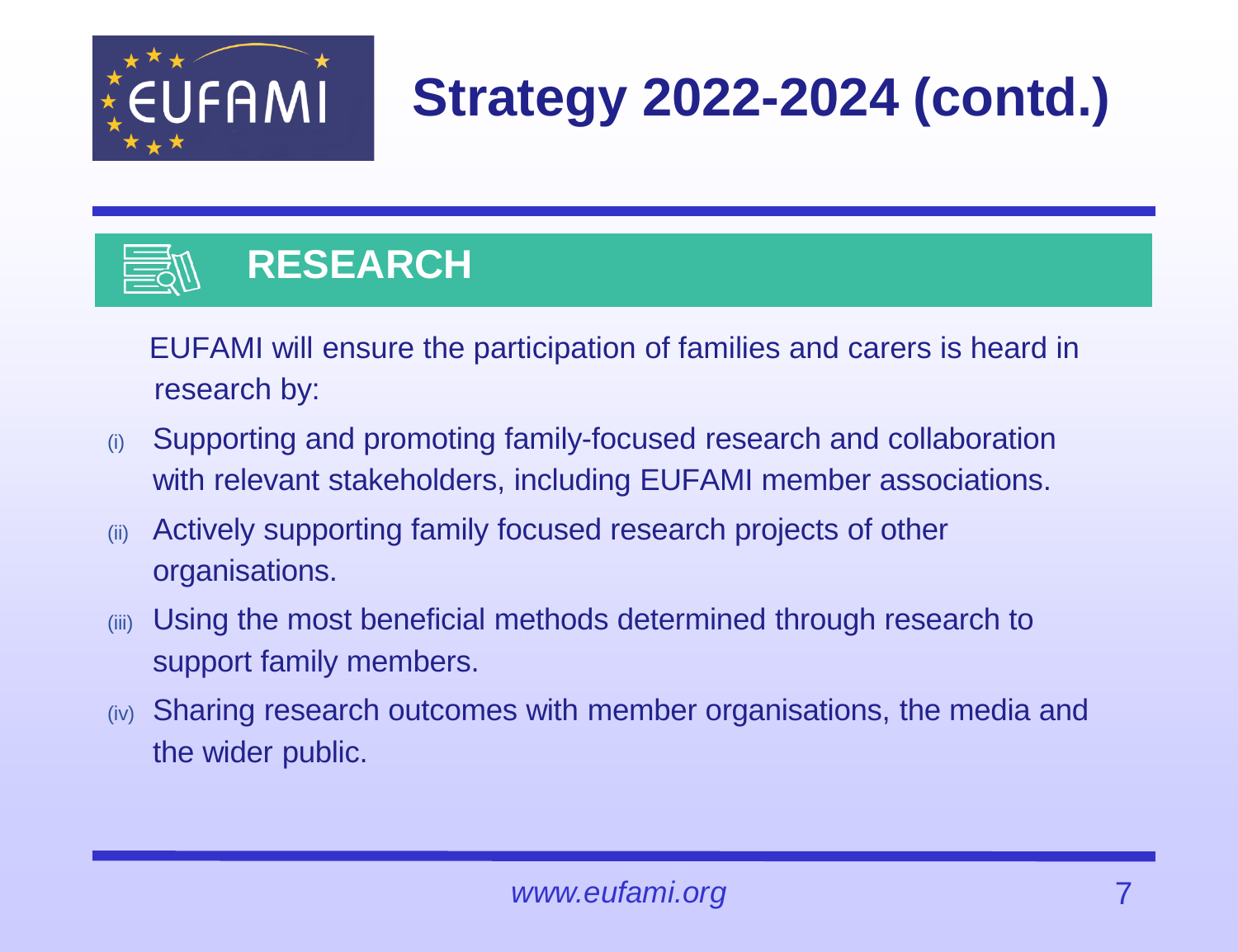

### **Strategic Outcomes - Advocacy**

- EUFAMI will continue to engage in advocacy supporting the interests of families and carers.
- Advocacy activities can be stand-alone or in partnership with like-minded organisations.
- Advocacy engagement can be with national governments, national mental health services and professional or European organisations.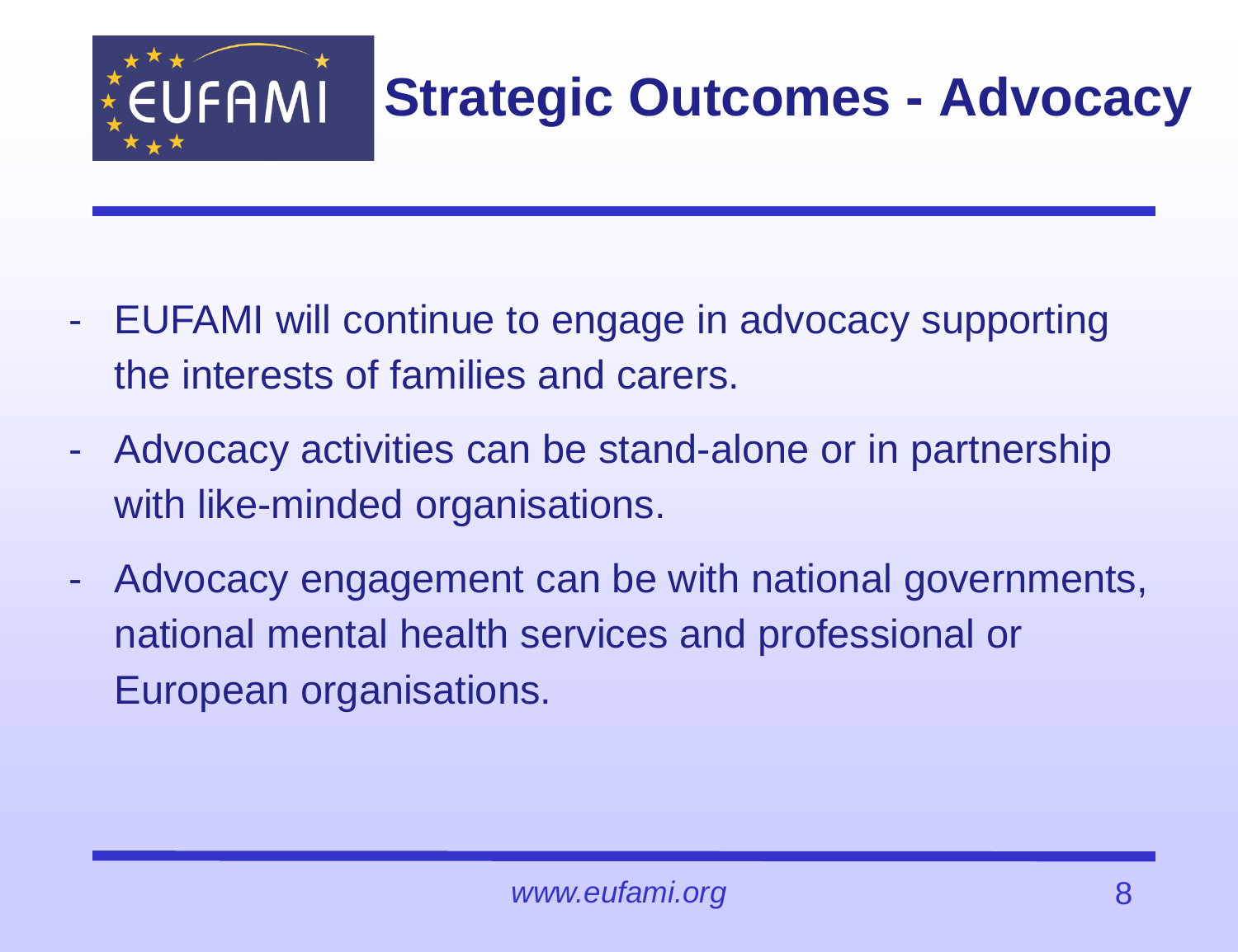

### **Strategic Outcomes - Membership**

EUFAMI sponsored projects will be created to allow participation by individual member organisations or groups of organisations.

- Member organisations will be supported to seek information, support and advice from EUFAMI via a designated contact.
- Member organisations will receive a regular newsletter update on EUFAMI activities and other related information.
- Member organisations will be invited to contribute information to the EUFAMI Newsletter.
- Member organisations will be invited to share links with the EUFAMI website.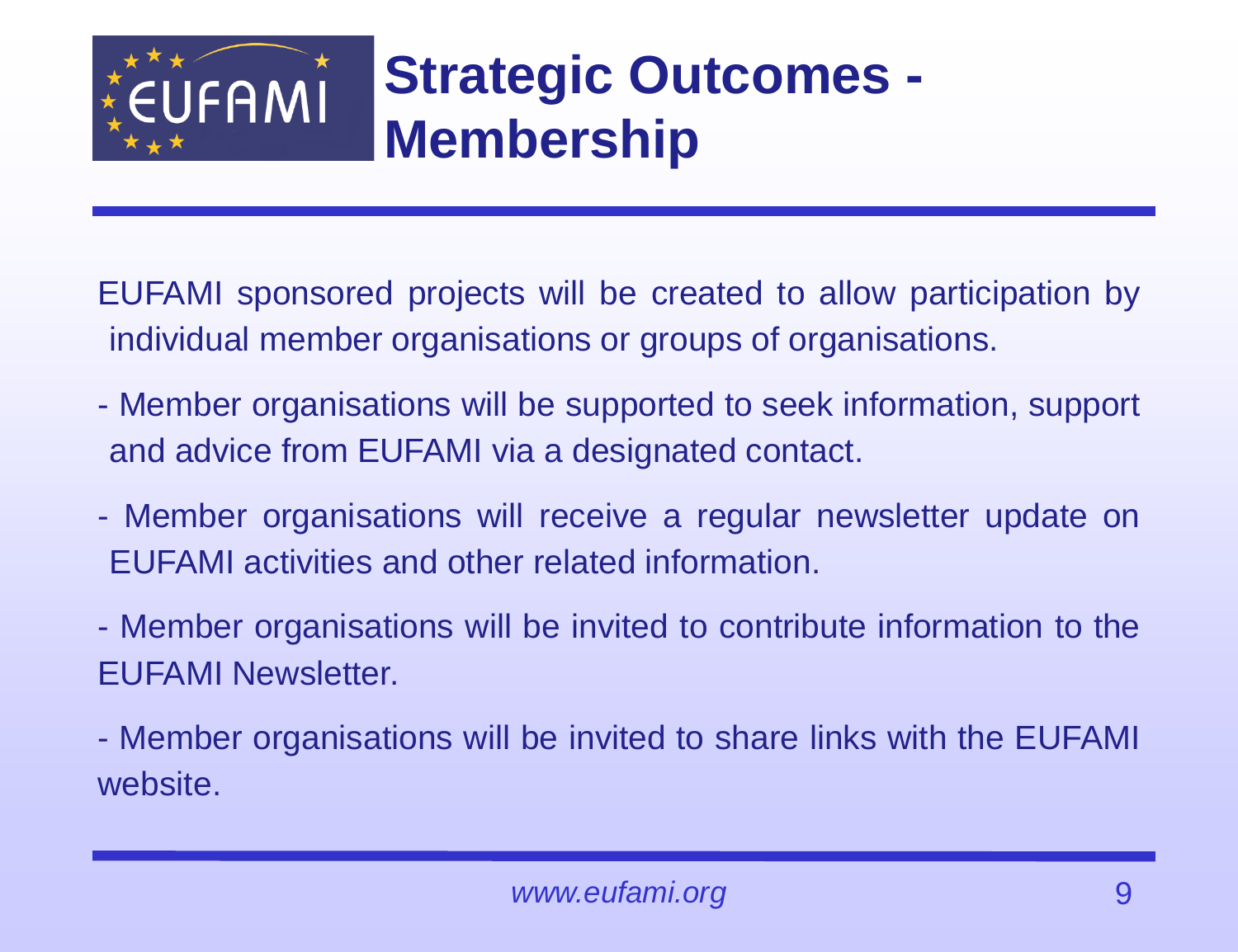

### **Strategic Outcomes - Research**

- EUFAMI will continue to engage in research that supports the organisation's objectives and its member associations.
- EUFAMI will only engage in research related to the social, physical and psychological wellbeing of families and carers in the context of caring for persons with mental ill health.
- EUFAMI will partner in research projects that are aligned to the previous two objectives.
- EUFAMI will develop and produce position and discussion papers on topics of interest to the membership organisations.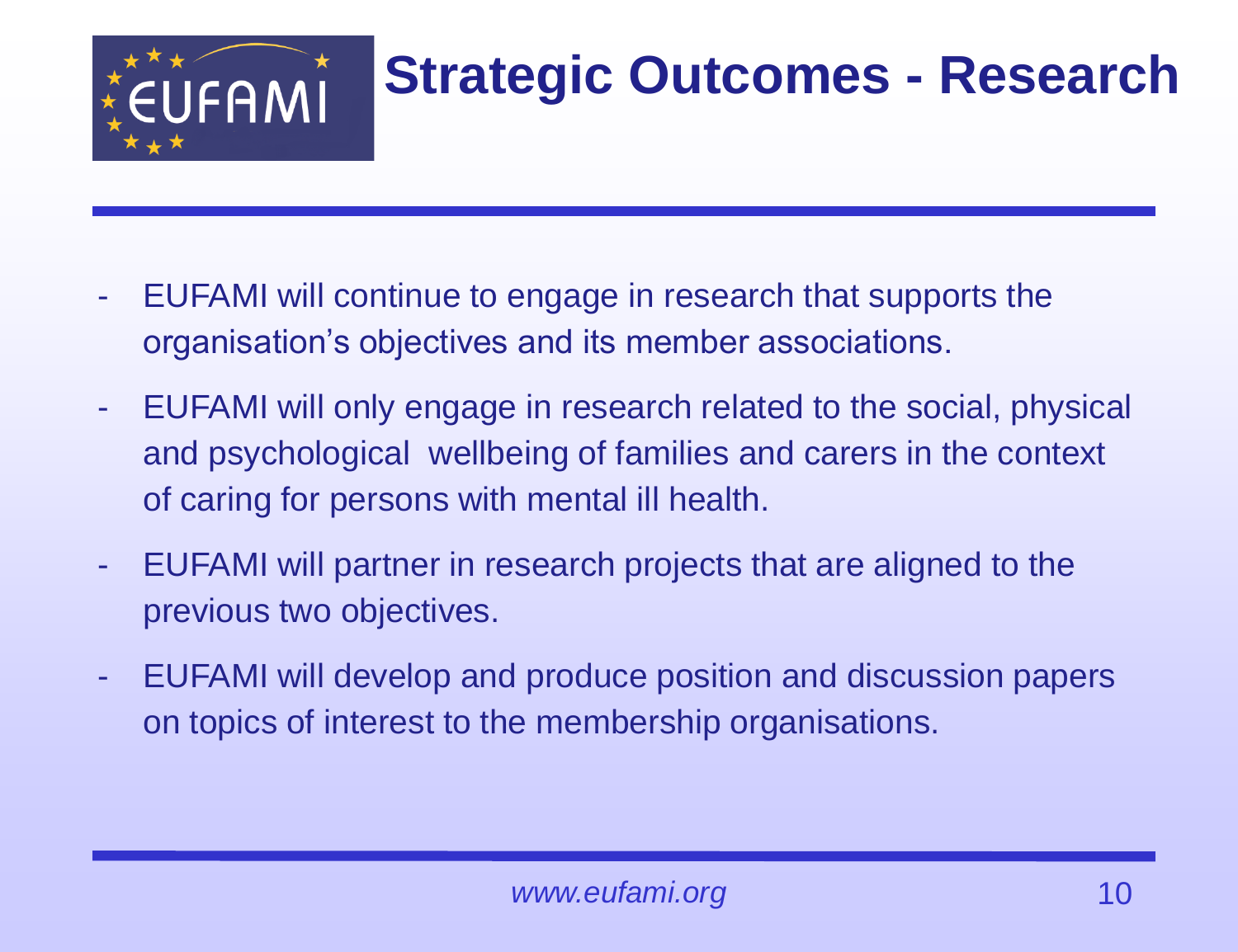

# *Thank you!*

*For more information please visit: [www.eufami.org](http://www.eufami.org/) Drop us an email at [project.admin.office@eufami.org](mailto:project.admin.office@eufami.org)*

*Call us at: +32 468 17 71 48*

*www.eufami.org* 11